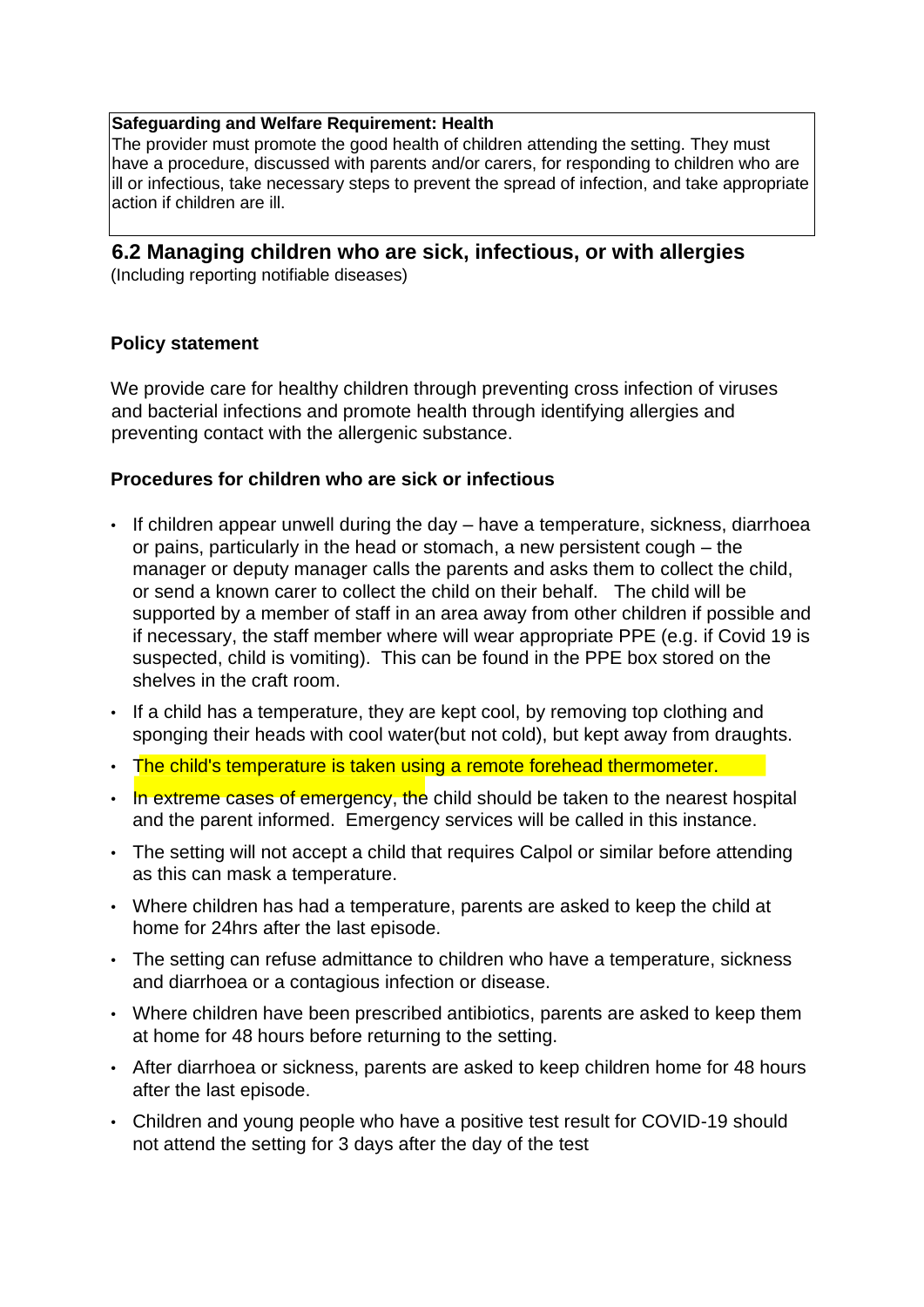• The setting has a list of excludable diseases and current exclusion times. The full list is obtainable from:

[https://witchfordpreschool.co.uk/wp-content/uploads/2022/05/Exclusion-table-](https://witchfordpreschool.co.uk/wp-content/uploads/2022/05/Exclusion-table-GOV.UK_.pdf)[GOV.UK\\_.pdf](https://witchfordpreschool.co.uk/wp-content/uploads/2022/05/Exclusion-table-GOV.UK_.pdf)

### *Reporting of 'notifiable diseases'*

- If a child or adult is diagnosed as suffering from a notifiable disease under the Health Protection (Notification) Regulations 2010, the GP will report this to the Health Protection Agency.
- When the setting becomes aware, or is formally informed of the notifiable disease, the manager informs Ofsted and acts on any advice given by the Health Protection Agency.

### **Procedures**

- HIV virus, like other viruses such as Hepatitis A, B and C, are spread through body fluids. Hygiene precautions for dealing with body fluids are the same for all children and adults.
- Single-use vinyl gloves and aprons are worn when changing children's nappies, pants and clothing that are soiled with blood, urine, faeces or vomit.
- Protective rubber gloves are used for cleaning/sluicing clothing after changing.
- Soiled clothing is rinsed and bagged for parents to collect.
- Spills of blood, urine, faeces or vomit are cleared using mild disinfectant solution and mops; any cloths used are disposed of with the clinical waste.
- Tables and other furniture, furnishings or toys affected by blood, urine, faeces or vomit are cleaned using a disinfectant.

### **Nits and head lice**

- Nits and head lice are not an excludable condition, although in exceptional cases a parent may be asked to keep the child away until the infestation has cleared.
- On identifying cases of head lice, all parents are informed and asked to treat their child and all the family if they are found to have head lice.

## **Procedures for children with allergies**

- When parents start their children at the setting they are asked if their child suffers from any known allergies. This is recorded on the Registration Form.
- If a child has an allergy, a risk assessment form is completed to detail the following:
- **-** The allergen (i.e. the substance, material or living creature the child is allergic to such as nuts, eggs, bee stings, cats etc).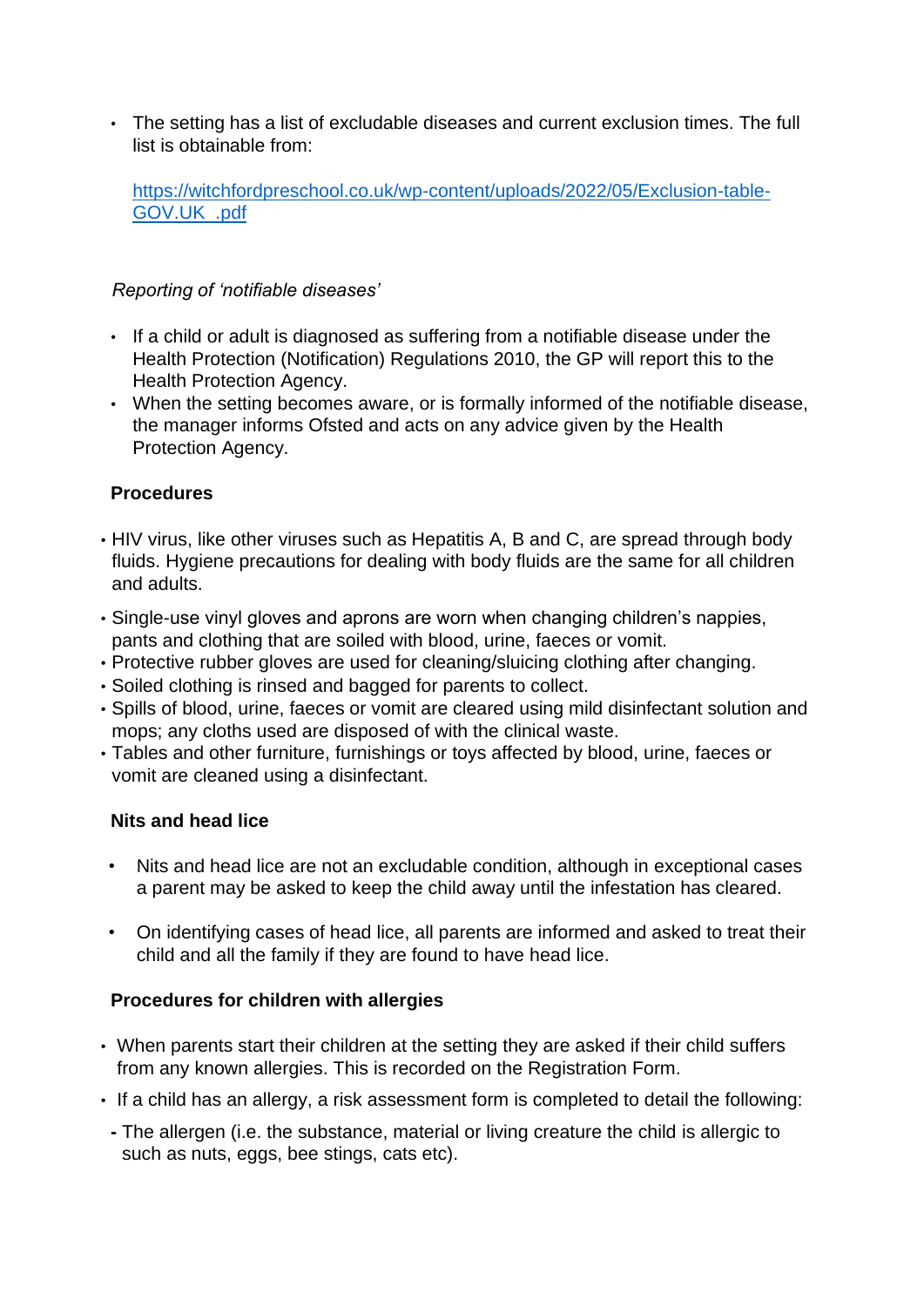**-** The nature of the allergic reactions e.g. anaphylactic shock reaction, including rash,

reddening of skin, swelling, breathing problems etc.

- **-** What to do in case of allergic reactions, any medication used and how it is to be used (e.g. Epipen).
- **-** Control measures such as how to prevent the child coming into contact with the allergen.
- **-** Review.
- This form is kept in the child's personal file and a copy is displayed where staff can see it, normally near the snack area.
- No nuts or nut products are used within the setting.
- Parents are made aware of any allergen products are accidentally brought in, for example to a party.

**At all times the administration of medication must be compliant with the Safeguarding and Welfare Requirements of the Early Years Foundation Stage and follow procedures based on advice given in** *Managing Medicines in Schools and Early Years Settings* **(DfES 2005).** 

## **Oral medication**

Asthma inhalers are now regarded as 'oral medication' by insurers and so documents do not need to be forwarded to your insurance provider.

- Oral medications must be prescribed by a GP or have manufacturer's instructions clearly written on them.
- The setting must be provided with clear written instructions on how to administer such medication.
- All risk assessment procedures need to be adhered to for the correct storage and administration of the medication.
- The setting must have the parents' or guardians' prior written consent in our care plan forms.

## **Life saving medication and invasive treatments**

Adrenaline injections (Epipens) for anaphylactic shock reactions (caused by allergies to nuts, eggs etc) or invasive treatments such as rectal administration of Diazepam (for epilepsy).

The provider must have:

**-** a letter from the child's GP/consultant stating the child's condition and what medication if any is to be administered;